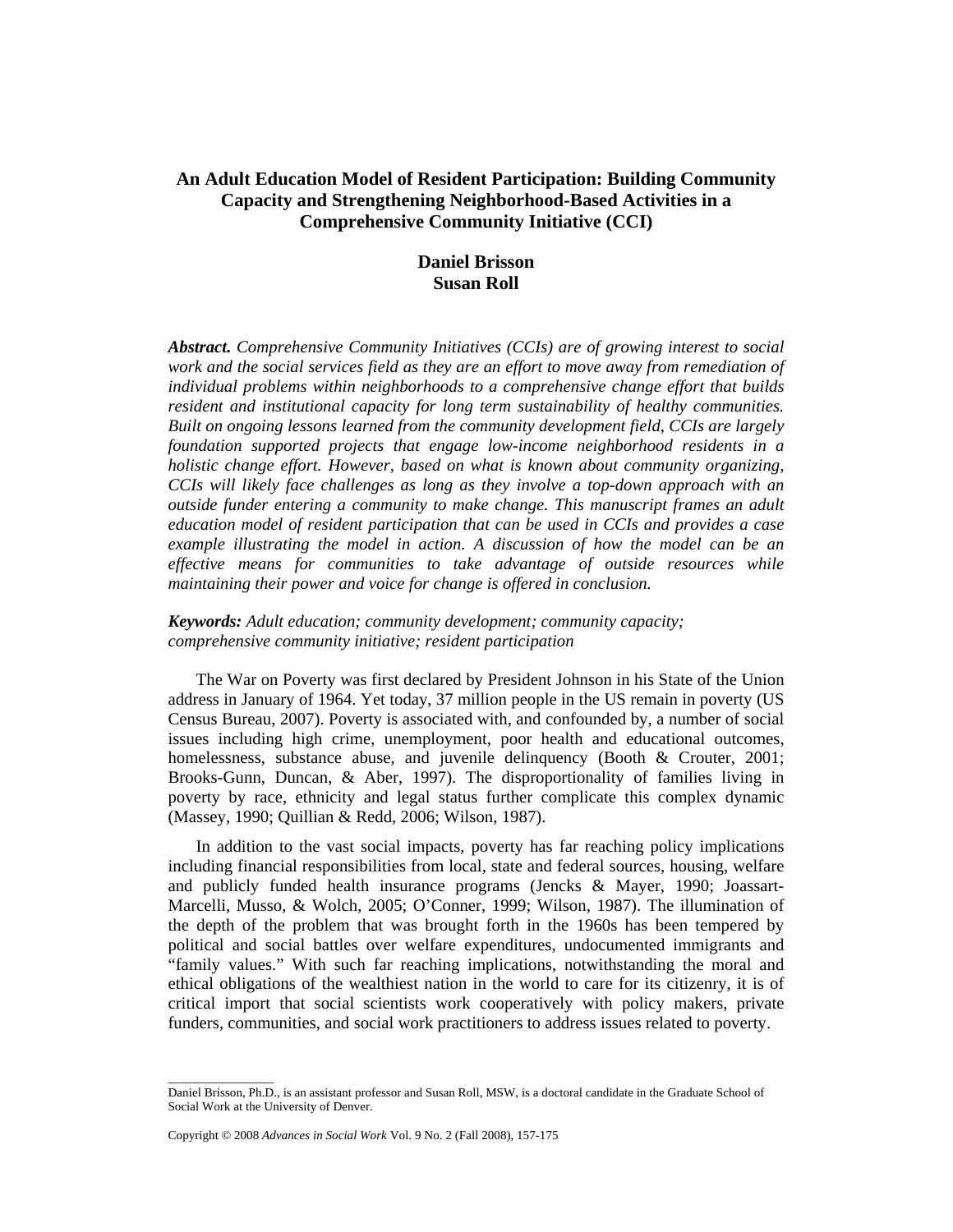In response to the multiple issues facing families in impoverished neighborhoods, practitioners have attempted varied community development initiatives aimed at improving outcomes for low-income community members (Annie E. Casey Foundation, 2007; DeSouza Briggs & Muller, 1996; Rohe, Bratt, & Biswas, 2003). The most recent approach is the Comprehensive Community Initiative (CCI). CCIs are an effort at addressing, in a comprehensive way, the myriad issues facing families in low-income neighborhoods, typically by bringing together community leaders, and the varied organizational and governmental stakeholders to work for common community solutions.

On the surface, and based on what is known about community organizing, the success of CCIs will be partly based on an initiative's ability to navigate the tension between resident participation and a top-down approach of an outside funder entering a community to make change. There are examples from across the country of well-meaning philanthropies and foundations investing money in a community only to see that the power differential, the lack of community buy-in, and the differences in culture and values present obstacles that the project cannot overcome (Brown & Fiester, 2007). We suggest, however, that through the careful development of resident participation, CCIs can be an effective way for communities to take advantage of outside resources while still maintaining their power and voice for change.

Resident participation, a cornerstone of CCIs, is critical for building community capacity and neighborhood-based initiatives (Annie E. Casey Foundation, 2007). Resident participation allows community change efforts to sustain healthy communities over time. One of the most clearly articulated and applicable theories for resident participation can be found in the field of adult education. Although multiple definitions of adult education can be found in the literature, it generally refers to the development and acquisition of knowledge by adults through both formal and informal methods that bring about changes in attitudes and behaviors that in turn affect both the individual and society (Selman, Selman, Cooke, & Dampier, 1998). Because adult education is voluntary, those who participate are generally highly motivated. In addition, particularly when it involves learning skills through community engagement, adult education has a benefit for both individuals and the community as a whole.

What is unique about this presentation is two-fold. One, although adult education has made significant contributions to the field of social work and community development, the linkages have not been made explicit. CCIs are a growing resource for communities; however, if resident participation through adult education is not carefully developed, neighborhoods will not be successful in capturing this valuable resource. As was seen in the Model Cities project of the 1960s, money alone is not the answer for community change. Meaningful resident participation cannot be assumed. A thoughtful and often time consuming process of resident engagement is critical. Second, this manuscript offers a prescription, using a specific case example, for engaging residents in change. While activists and academics alike hail resident participation as tantamount to creating meaningful change, often this charge is not articulated in a practical model that can be applied by practitioners.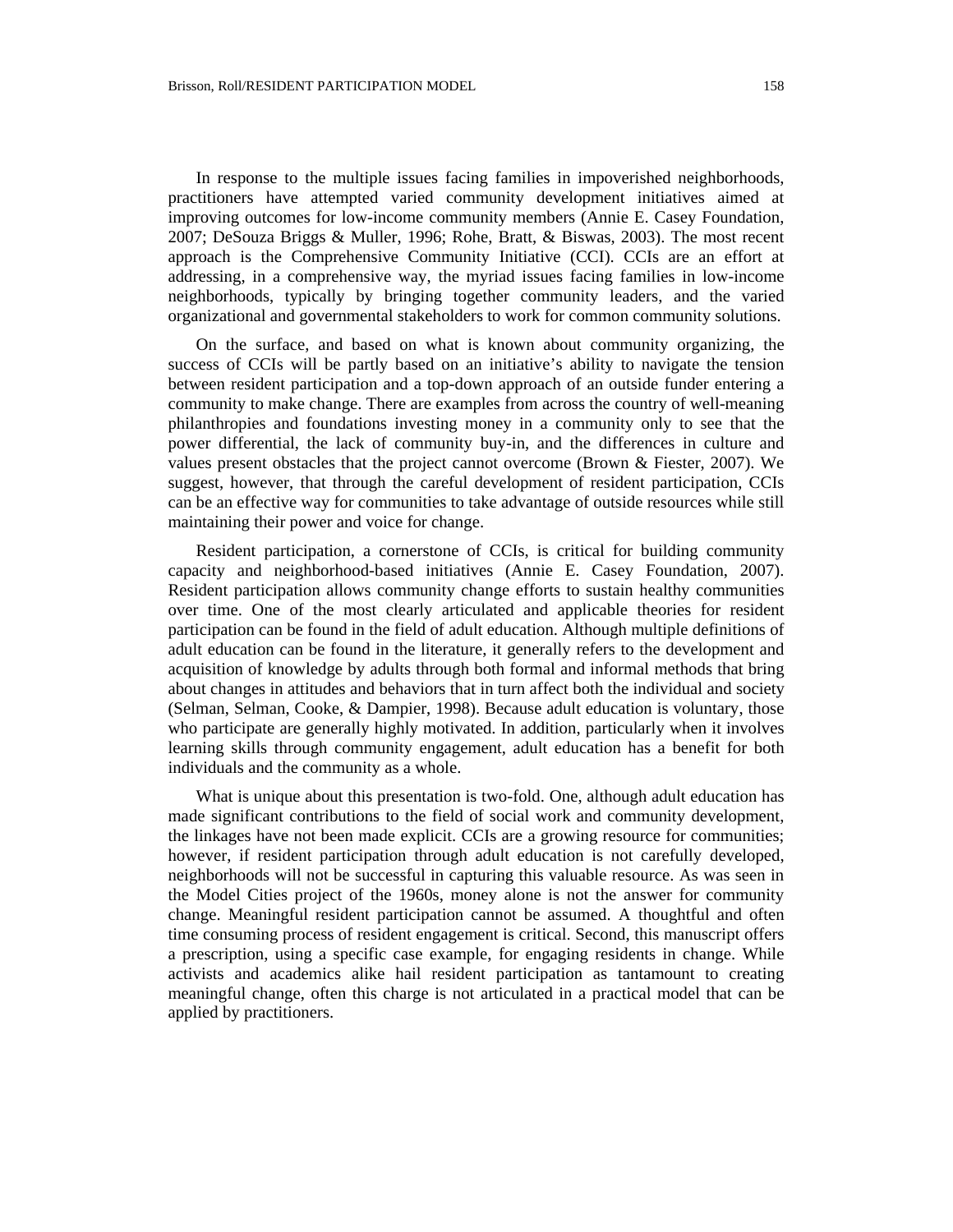The contribution of this manuscript is to provide a concise and practical model of resident participation that can be used in CCIs as well as other community change efforts in marginalized communities. The model is informed from the well developed literature on adult education, with a focus on critical learning, citizenship, and civil society (Johnston, 1999; Mezirow, 1996; Welton, 1997). The manuscript begins with a discussion of adult education in the context of critical learning theory as a rationale for a resident participation model. Then, a detailed description of CCIs as a holistic community change strategy to address the multitude of urban poverty issues is offered. An adult education model of resident participation is then presented with case examples at every stage illustrating the practical application of the conceptual model. A critique and implications are considered in conclusion.

# **RATIONALE FOR RESIDENT PARTICIPATION**

Resident participation, at its best, is the voluntary gathering of individuals and groups with the intention of making positive change on specific issues for improved quality of life for the entire community (Gamble & Weil, 1995). Although resident participation is an essential component of a CCI, the CCI literature does not address the development of resident participation as does the adult education literature using language such as *critical learning theory* (Brookfield, 2005; Mezirow, 1996), *citizenship* (Johnston, 1999; Welton, 1997), and *civil society* (Gramsci, 1986). Also known as "lifelong learning" (Johnston, 2000), adult education forms the conceptual underpinning of resident participation. Johnston (2000) articulates it well when he says, "one of the most important agendas for lifelong learning is education for active citizenship" (p.22).

In the development of critical learning theory, adult educators have long recognized issues of power and control in civic engagement as well as the promise of positive outcomes when community members are actively involved in decision-making through a process of critical reflection. Brookfield (2005) suggests that fully integrating several different types of learning such as reflexive learning, evolutionary learning, and communicative action into community change efforts is the necessary component to overcome innate issues of power, particularly in disadvantaged communities. Critical learning theory's focus on free and open communication allows adult learners to confront issues of power and also allows for the exploration of multiple types of learning.

A leading scholar on critical learning, Mezirow (1996) addresses the issue of the critical self-reflection of assumptions. This is particularly important in diverse communities and where an outside agency is coming in to make change. Presuppositions and prejudices commonly get in the way of progress. Here, each individual involved in the process, from the facilitators to the resident participants, must be meaningfully engaged in the change effort. Drawing on the writings of Habermas, Mezirow (1996) outlines the specific conditions under which members are free to participate in change efforts, including an open and inclusive environment in which each individual is free to discuss and question without judgment, the encouragement and space to critically reflect and share differing views and opinions, and the ability to come to a consensus that is informed and objective.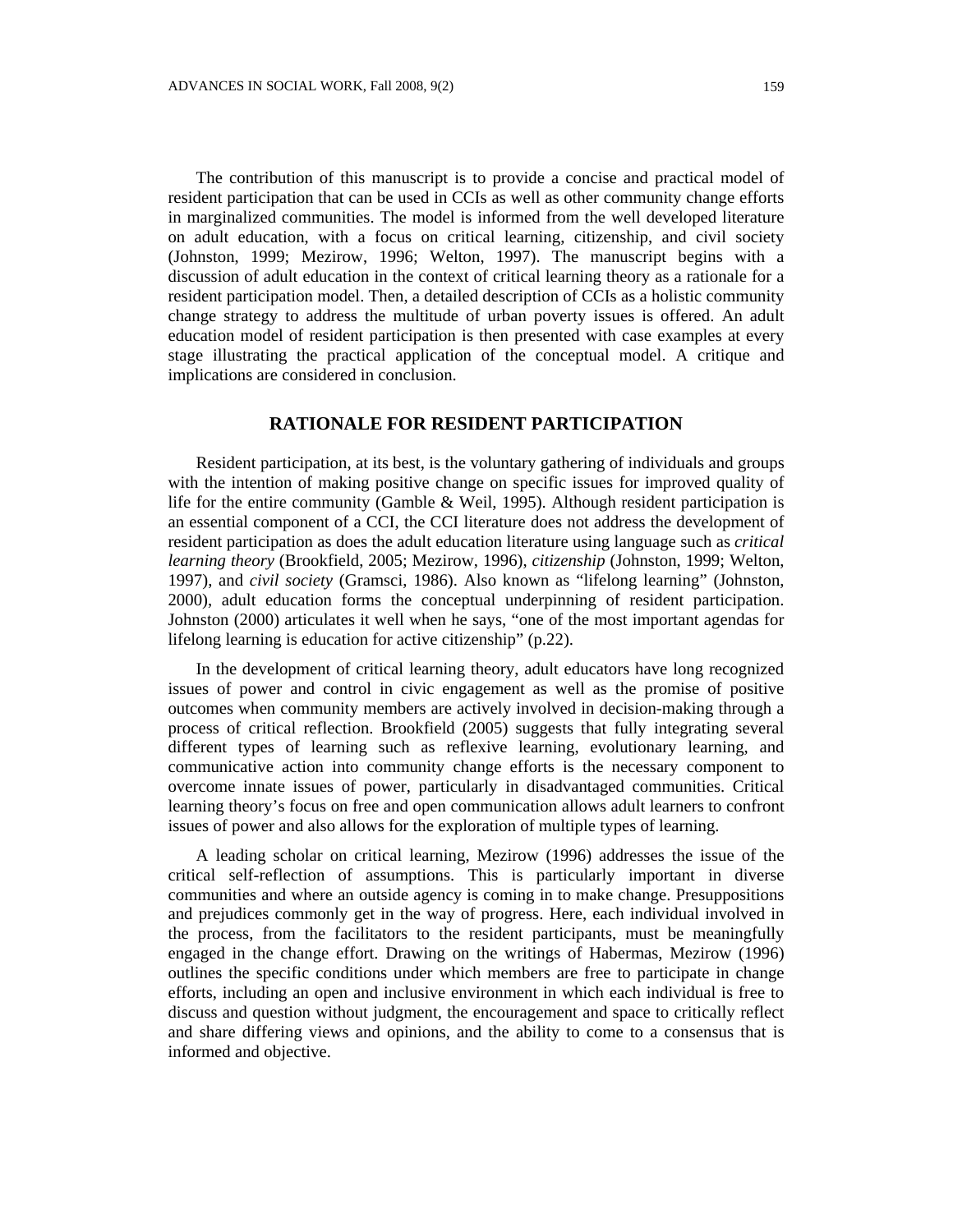Citizenship is another prominent theme in the adult education literature which underscores the importance of resident participation. Johnston (1999), in his discussion of citizenship and social purpose adult education, suggests a framework for adult learning through citizenship that includes both reflective citizenship, e.g. critical learning and active citizenship where individuals are involved in community change efforts. Welton (1997) and others (Hill, 1994; Mayo 1997; Newman, 1995) also illustrate citizenship as a crucial component of social change as individual learners become invested in the betterment of their community.

Finally civil society, made up of social, voluntary and non-government organizations provides a context for adult learning through social change efforts. It is precisely this absence of government in the context of civil society that allows adult learners to have power to make change (Gramsci, 1986). Many examples of change efforts by traditionally disempowered groups are seen in the context of civil society (Johnston, 1999).

Particularly in the realm of civil society, issues of race, class, gender and ethnicity play key roles in defining power structures that either create or inhibit change. For example, Nesbit (2006) suggests that while it has been missing from conversations of adult learning, social class clearly plays a central role in power dynamics and social strata. He shows that this context influences education and education, in turn, affects the broader social arena. Civil society is the arena in which social change through adult learning can flourish. Different from government, this realm of society is ideally free from structured power and thus can create power based on equality and inclusivity. Although no community is totally free from the many pitfalls of power differences, successful and sustainable change in low-income neighborhoods will only come from within this context.

# **RESIDENT PARTICIPATION IN A CCI**

Resident participation in CCIs presents a unique situation that calls for critical thinking about participation strategies and stages. Residents are likely to participate in an externally funded project only if they are included in goal development, planning and implementation of activities. Typically, resident participation is mobilized through a grassroots effort around a common issue or concern. For CCIs however, there is a basic difference from classic grassroots community change efforts. Namely, initiators of CCIs are likely to be philanthropic foundations often in partnership with local governments or with some set of local organizations as partners for change. Therefore, rather than the gradual process of building resident participation, or the militant mobilization against a clear neighborhood foe, residents of communities which may be "targeted" for CCIs face a complex set of potential benefits as well as likely risks.

## **What is a CCI?**

CCIs are largely foundation supported projects that engage low-income neighborhood residents in a holistic change effort. CCIs have extended from the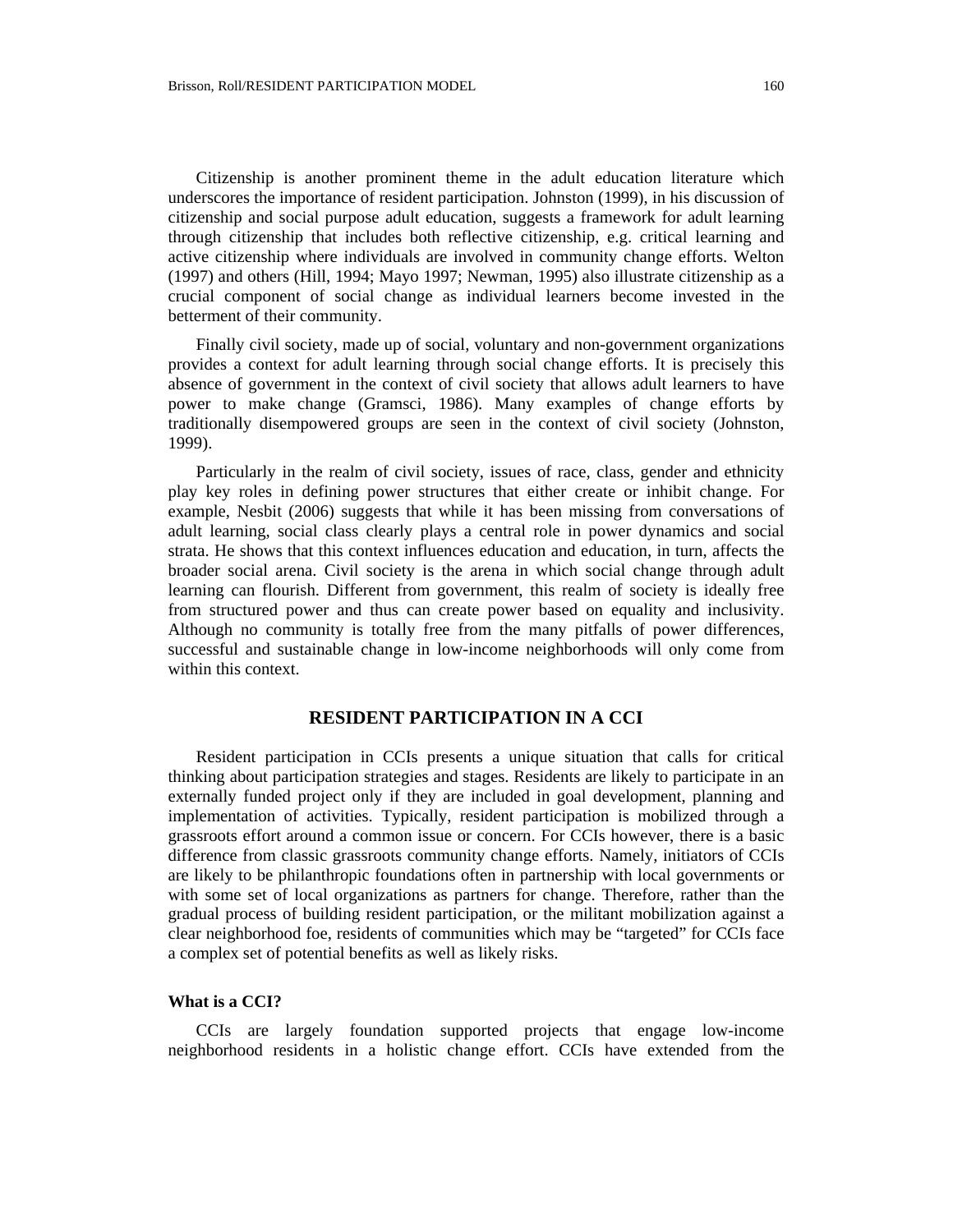Community Development Corporation (CDC) movement in the 80s and 90s (Glickman & Servon, 1998; Rohe, 1999; Rohe et al., 2003). The CDC movement attempted to address issues faced by families in low-income neighborhoods by focusing on housing needs. As numerous additional needs became apparent, CDCs took on the tasks of community organizing and business development in neighborhoods, broadening and addressing multiple issues in low-income neighborhoods (Glickman & Servon, 1998; Rohe, 1999). The broadening of the CDC mission spurred the development of CCIs as the next wave of interventions in low-income communities. According to the Aspen Institute's Roundtable on Community Change, there are at least 16 CCIs with participation from over 50 communities around the country (Roundtable on Community Change, 2008).

Most often funded through philanthropic organizations, but occasionally by government bodies, CCIs promote change at the individual, neighborhood and systems level (Aspen Round Table, 1995). This change is realized through the development of both community capacity and a set of comprehensive, neighborhood-based activities that permeate through physical, social, and economic sectors (Aspen Round Table, 1995; Kubisch, 1996). Key to capacity building in the neighborhood is genuine participation by residents in the community change effort and thus resident participation becomes a fundamental building block of social change in low-income communities (Aspen Round Table, 1995; Kubisch, 1996).

### **Resident Participation Applied to a CCI Framework**

Figure 1 illustrates how resident participation is applied to the CCI framework. According to the model, resident participation is the essential element for the development of both community capacity and neighborhood-based activities – which together result in the success of CCIs. As articulated in the CCI literature, the development of both community capacity and neighborhood-based activities then produces improved outcomes at the individual, neighborhood, and system levels (Kubisch, Auspos, Brown, Chaskin, Fulbright-Anderson, & Hamilton, 2002).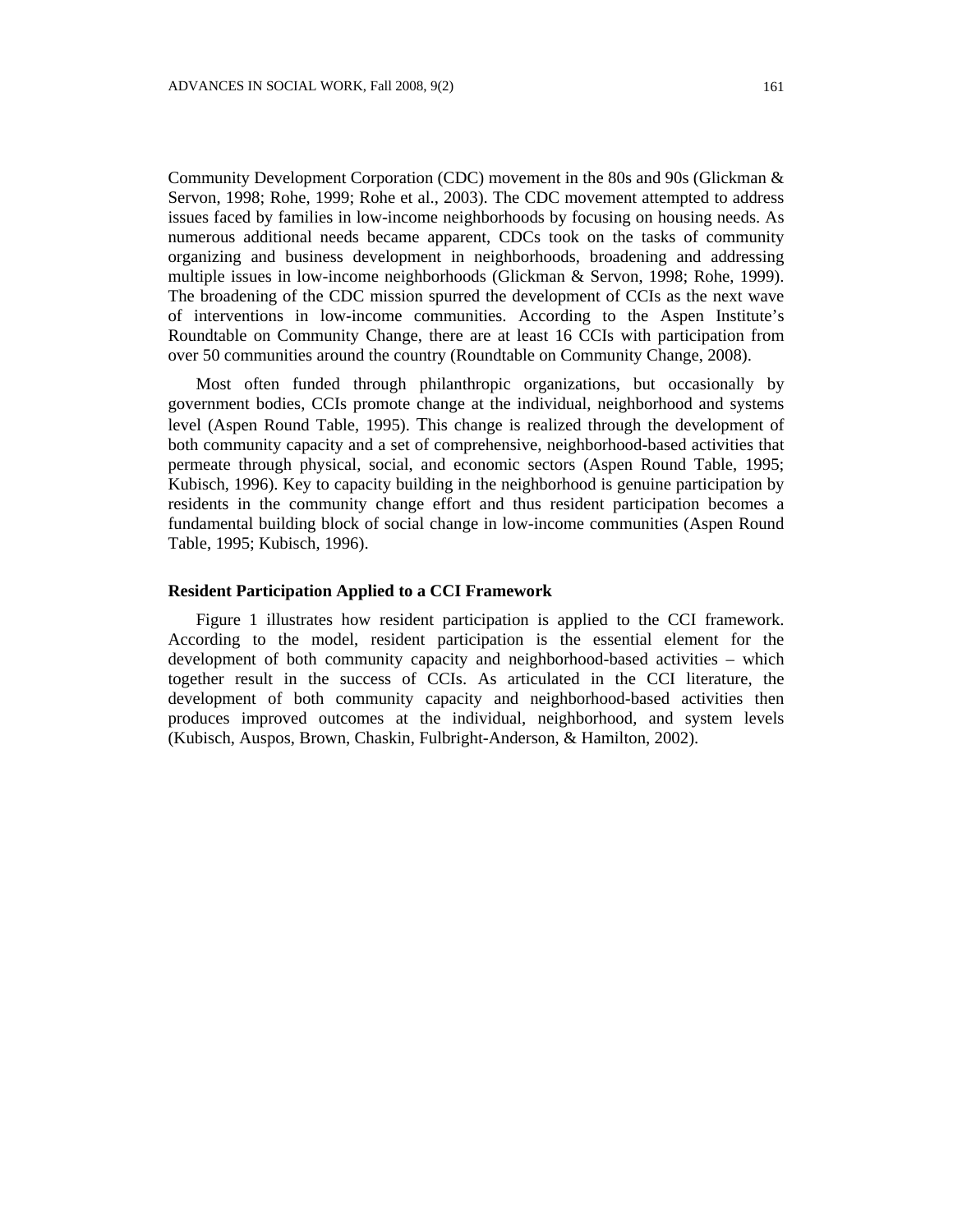

#### **FIGURE 1**. **Resident Participation Applied to a CCI Framework**

The development of community capacity is the first essential element for improved outcomes for families. Like similar concepts of social capital (Coleman, 1988; Putnam, 2000) and collective efficacy (Sampson, Raudenbush, & Earls, 1997), community capacity is realized through the actions and interactions of individuals, organizations, and networks of a community (Bowen, Martin, Mancini, & Nelson, 2000). Chaskin (2001) defines community capacity as "the interaction of human capital, organizational resources, and social capital existing within a given community that can be leveraged to solve collective problems and improve or maintain the well-being of a given community. It may operate through informal social processes and/or organized effort" (p. 295). Chaskin goes on to note that differences in community capacity can affect safety, economic opportunities, health and educational outcomes and the general quality of life for individuals and families.

In his framework, Chaskin (2001) defines the fundamental characteristics of community capacity. First is a sense of community where members share values, norms and vision that allow them to work together for a collective purpose. Second is a level of commitment where people see themselves as part of a community and are willing to participate in activities for the betterment of the community. Third is the ability to solve problems, which Chaskin emphasizes as a key to community capacity. It is through the ability to solve problems that ideas and concepts are turned into action. Fourth and finally, Chaskin identifies access to resources which include human, physical, political, and economic, from both community resources as well as outside resources, as a fundamental aspect of community capacity. These four building blocks of community capacity are reflected in adult education discussions of critical learning, citizenship, and civil society.

The second critical component for supporting improved outcomes for families is the development of comprehensive neighborhood-based activities. This happens in two ways. First is an attempt to build on the strengths that already exist in the community. Second is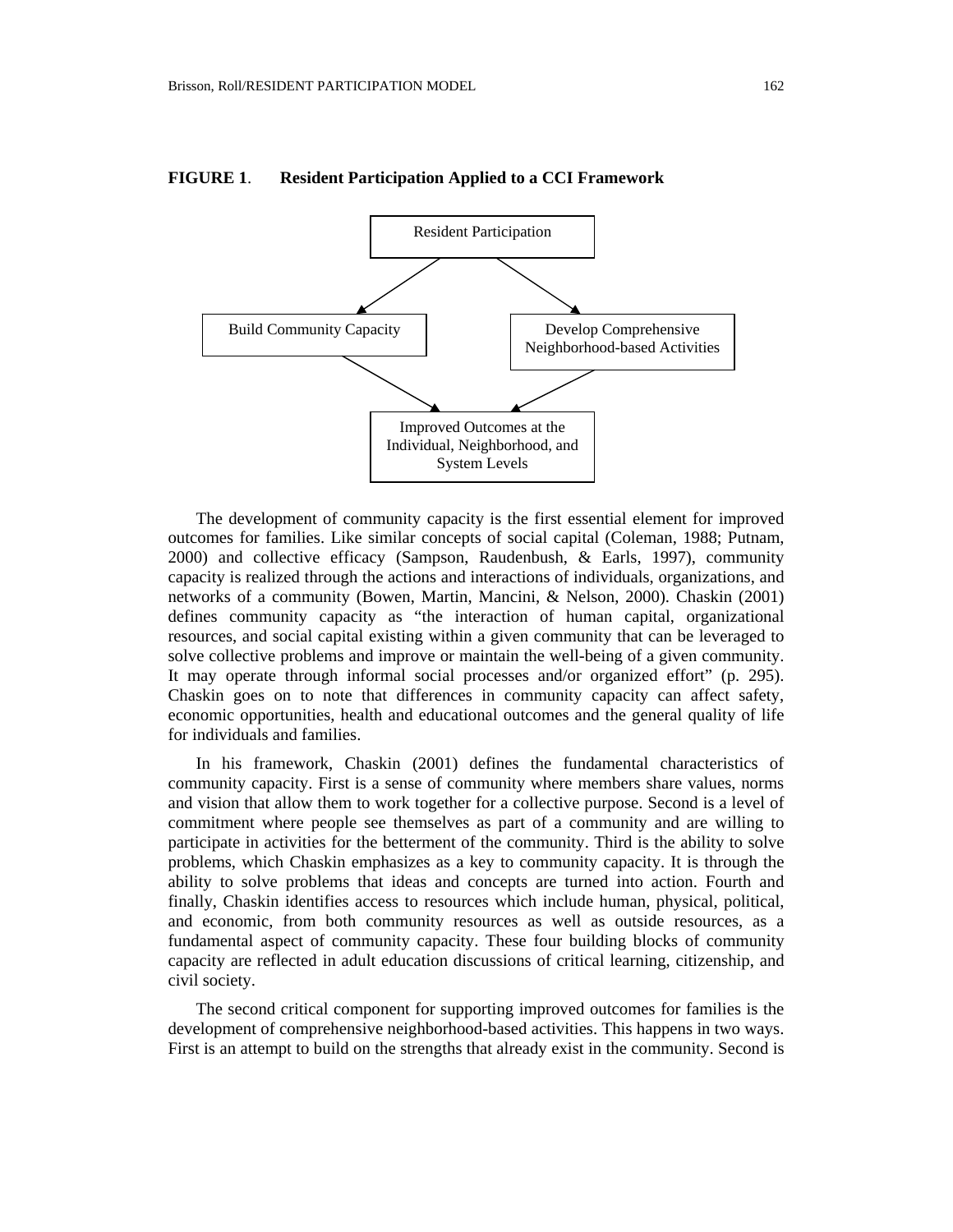the identification and implementation of services where the neighborhood has needs (Kubisch, et al., 2002). While community work, until recently, focused on remediation of specific problems, for example housing, health or education, the CCI movement is an attempt at a more comprehensive approach to neighborhood improvement. This comprehensive approach frees an initiative from the constraints of categorical aid to communities and allows for pursuit of opportunities as they present themselves (Aspen Round Table, 1995), building on community strengths, and filling in service gaps.

Problematic in the CCI model is an inattention to the developmental process of resident participation. Despite the best intentions, establishing trust and building participation that is broadly based among residents and institutions in neighborhoods cannot be assumed (Brown & Fiester, 2007). Adults in many low-income neighborhoods have justifiably become very skeptical of "outsiders" who seek community change (Kretzmann & McKnight, 1993; Medoff & Sklar, 1994). There are noticeable failures among community change efforts to "maintain" participation when adults feel they are used only to "sign off" but not to influence directions of plans and change (Twelvetrees, 1996). Residents of low-income communities have all too often engaged in work for neighborhood improvement or development, only to find that there were strict limits on opportunities for participation, or that their engagement was seen only as an entry into the community rather than an authentic step towards partnership. To address this oversight, an adult education model of resident participation is now offered. A case example for each of the stages is offered to illustrate the practical application of the model.

# **AN ADULT EDUCATION MODEL OF RESIDENT PARTICIPATION**

Figure 2 is an adult education model of resident participation built on theory and past practice successes, designed specifically for implementation in a CCI. Table 1 details in tabular format the specific contributions of each stage.

As seen in Figure 2 and informed by critical learning theory, action and learning pervade every developmental stage of resident participation. It is through action and learning that residents build skills and confidence that can lead to sustainable community change (Mezirow, 1996). Action is necessary for change to take place, while learning is necessary to move the developmental process from one stage to the next. Although Figure 2 can be viewed as a linear process, it is important to keep in mind the constant activities of action and learning taking place concurrently, empowering both individuals and the community. Thus, resident participation develops both by moving down the developmental model in stages, and through feedback loops, created through the process of action and learning, that can move residents back up to a previous stage of the model.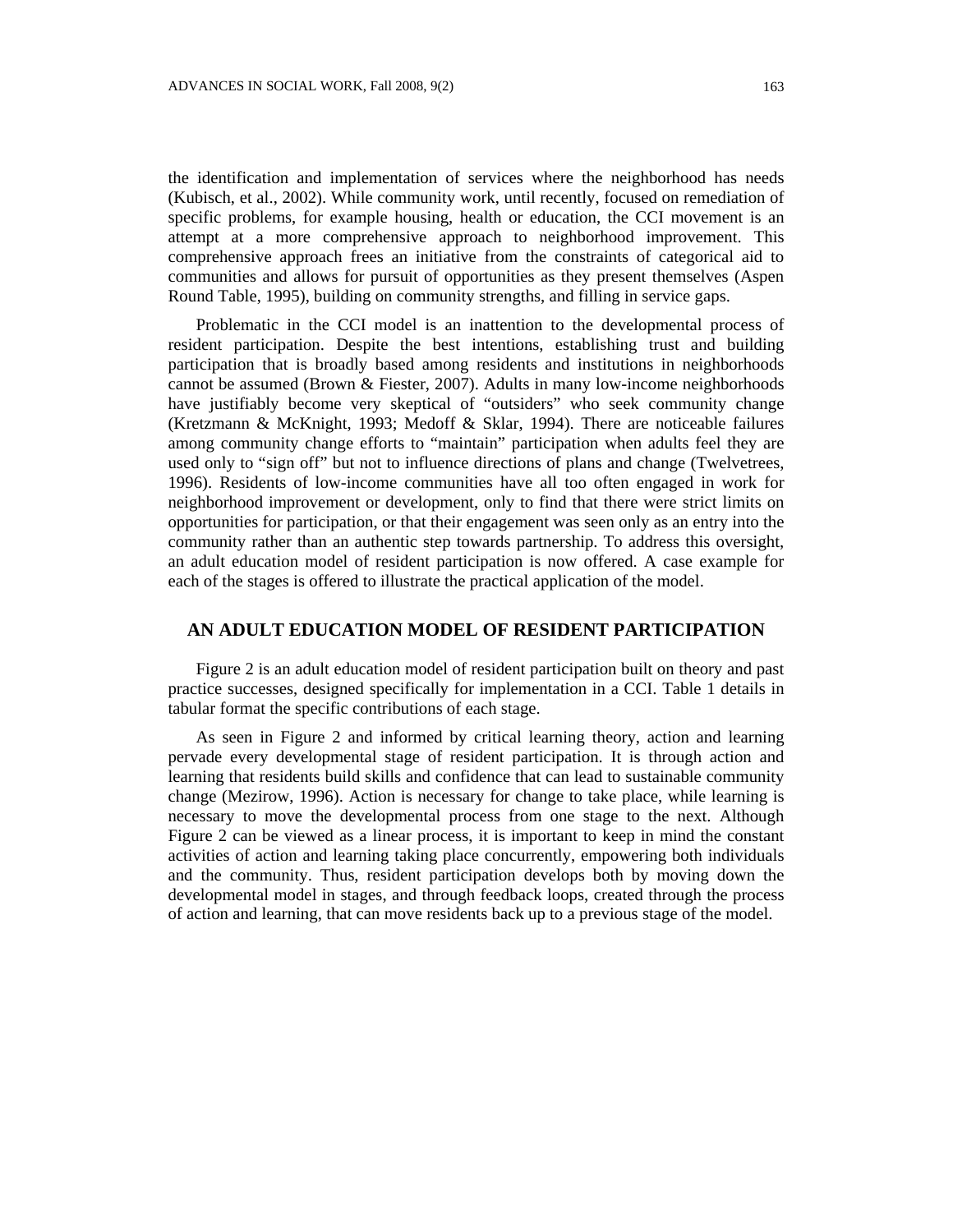

**FIGURE 2: An Adult Education Model of Resident Participation** 

Successfully navigating the potentially problematic power differential is critical to the success of a CCI. In a CCI, a necessary precursor to mobilization is a funding source for community development, but often a crisis that demands community action stimulates the change process. In either scenario, the process for engagement in participation needs an early focus on mobilization of the members within the community in response to the unequal power between an external funder and the community residents. Here adult education plays a key role in managing the unequal distribution of power (Cervero & Wilson, 1994).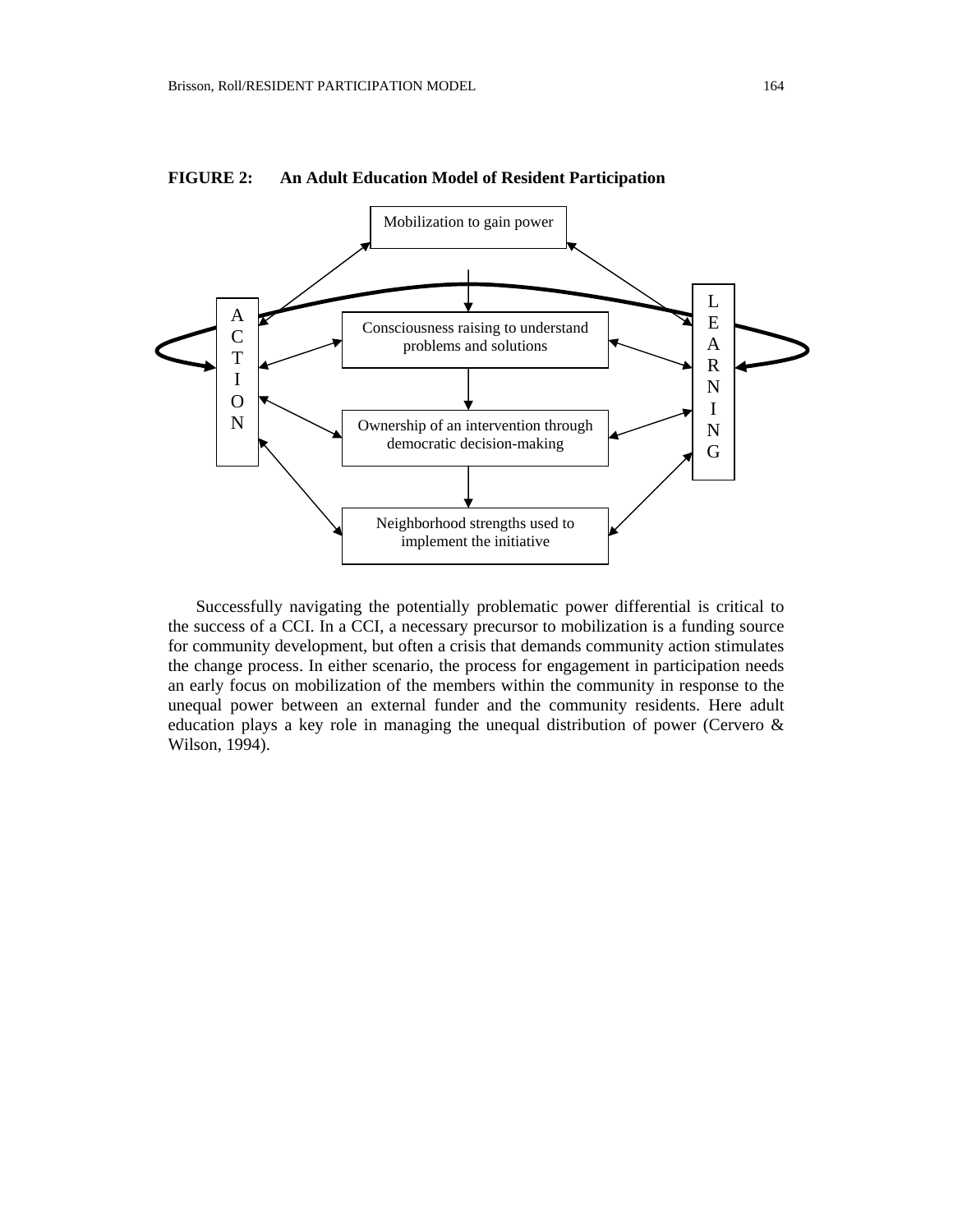| <b>Characteristics of the</b><br>participation model                   | Contribution to the development of community capacity<br>and neighborhood-based activities                                                                                                      |
|------------------------------------------------------------------------|-------------------------------------------------------------------------------------------------------------------------------------------------------------------------------------------------|
| Action and learning                                                    | Refines action and interaction skills of community<br>members<br>Builds problem solving skills                                                                                                  |
| Mobilization to gain power                                             | Builds a sense of community<br>Develops networks of relationships<br>Provides access to resources<br>Builds a representative forum for decision-making                                          |
| Consciousness raising to<br>understand problems and<br>solutions       | Reveals hidden resources<br>Builds a sense of community<br>Develops networks of relationships<br>Builds problem solving skills<br>Develops trust<br>Facilitates commitment of community members |
| Ownership of an intervention<br>through democratic decision-<br>making | Builds a sense of community<br>Develops trust<br>Facilitates commitment of community members<br>Builds problem-solving skills                                                                   |
| Neighborhood strengths used to<br>implement the initiative             | Facilitates commitment of community members<br>$\bullet$<br>Builds problem-solving skills<br>٠<br>Provides access to resources                                                                  |

# **TABLE 1: An Outline of the Model and Contributions at Each Stage**

# **Stages of the Participation Model Illustrated with a Case Example**

 $\overline{a}$ 

The specific stages of the participation model are described in detail and illustrated using a case example from the authors' work as consultants with a CCI. The case example comes from work done, primarily in one city, as part of the Annie E. Casey Foundation's Making Connections initiative. Making Connections is a ten year comprehensive community initiative in ten cities around the country.<sup>[1](#page-8-0)</sup> An explicit goal of Making Connections is to fully engage residents in the initiative. From the authors' experiences, Making Connections achieved many successes in garnering resident participation. However, there were also instances were obstacles to resident participation were not overcome. We will illustrate the stages of the participation model through case

<span id="page-8-0"></span><sup>&</sup>lt;sup>1</sup> For more information see [http://www.aecf.org/MajorInitiatives/MakingConnections.aspx.](http://www.aecf.org/MajorInitiatives/MakingConnections.aspx)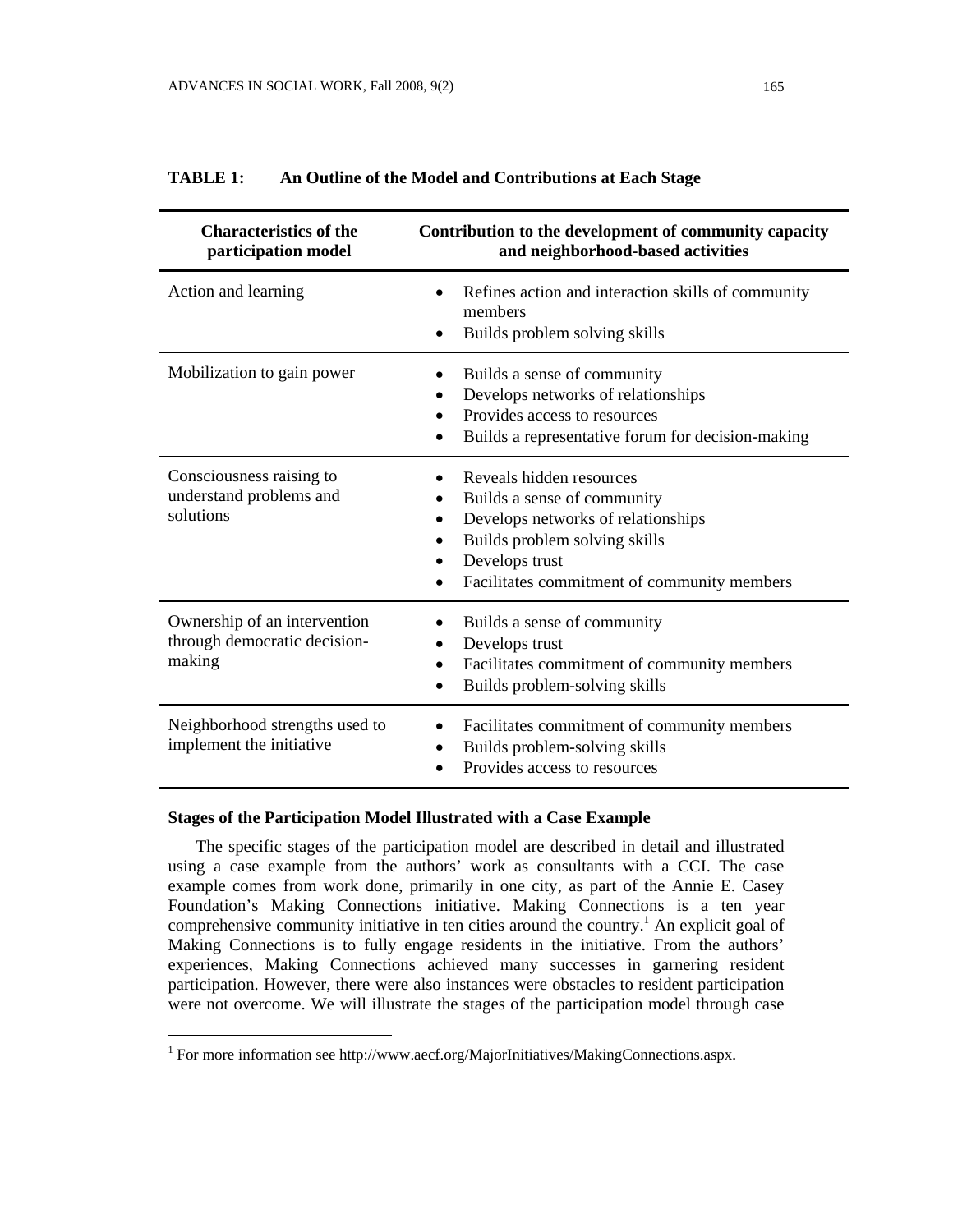examples of both successes and obstacles experienced during our work with Making Connection*s*.

#### **Stage 1: Mobilization to Gain Power**

The first developmental stage of the resident participation model is mobilization to gain power. Mobilization is a process that was popularized by community organizers during the protest movements of the 1960s, and is used to build community capacity (Alinsky 1971; Kahn, 1995; Weil & Gamble, 1995). Mobilization occurs when residents of a community are acting as one unit and often results in a group working for a common cause. Mobilization may start simply as a group of residents meeting about an issue, but could culminate in a mass of people using their collective numbers to right unequal power structures and influence decision-making. This process is particularly salient in low-income communities where collective action is used in lieu of other resources to acquire power. Collective action then becomes the power source for the previously powerless community (Cervero & Wilson, 1999).

For multiple reasons, mobilization is the building block of the resident participation model. Mobilization will develop community capacity by generating a sense of community, and begin to develop a community's network of relationships. Also, mobilization allows for a representative forum in community problem solving and decision-making. Mobilization may also maximize the resources available to the community.

Mobilization, at its most powerful, involves the full participation of the community. To truly develop a comprehensive initiative the input of the full range of stakeholders is vital. Therefore, the entire community must be mobilized. If certain residents of the community are not participating, then there is danger that needs are not being met in the comprehensive set of activities. Mezirow (1996) argues that meaningful discourse can only come as result of full participation through solidarity of the community. This does not mean that every individual must agree, but they must be committed to making change together. This has been well demonstrated in the literature (Castelloe, Watson, & White, 2001; Freire, 1994; Rubin, 2000; Schleifer, 1991; Wilkinson & Quarter, 1995).

In one *Making Connections* site, community organizations were successfully brought together as partners to mobilize residents. One of the organizations, Metro Organizations for People (MOP), specialized in mobilizing community residents. MOP's ability to mobilize is partially based on the trusting network of residents they have successfully organized in the past. Thus, when mobilization becomes necessary there is already a network on which to build. The main element of MOP's mobilization strategy is twofold. The first is to spread the word. This is done not simply through hanging flyers and posting public notices in newspapers to bring together a neighborhood force, but involves one-to-one, in person contact with community members. MOP participants and volunteers, as neighbors and members of the community, are asked to make one-to-one contact within the neighborhood with the goal of sharing information and eliciting support. Each MOP members is given a minimum number of residents to contact in these one-to-one opportunities in an effort to reach the greatest number of people. For example,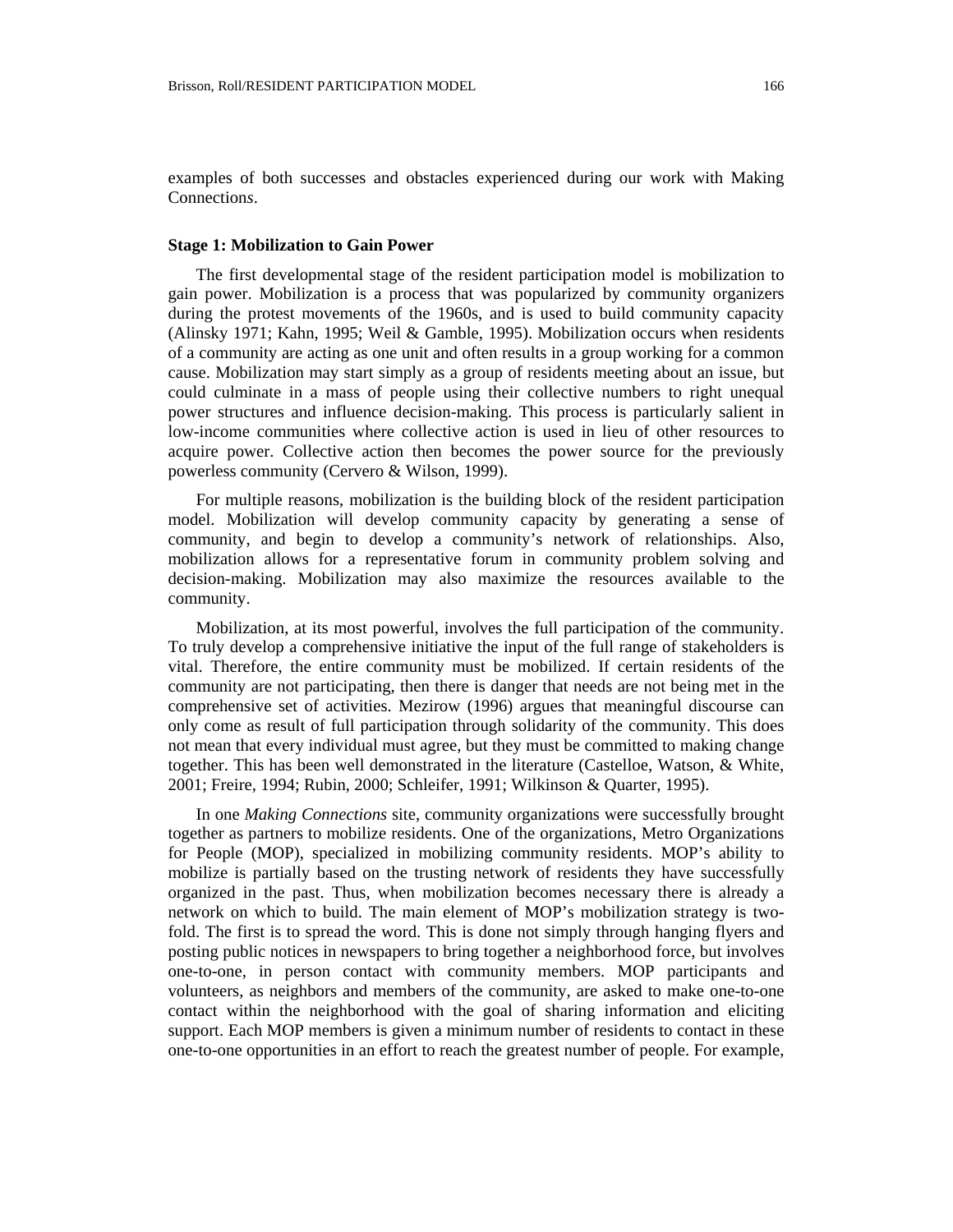recently, following a promise by Denver's mayor to provide scholarships to all high school graduates from one of the poorest performing middle schools in the city, MOP organizers conducted over 250 face-to-face visits with middle school families to educate and secure pledges of students' commitment to graduate from high school.

Although the *Making Connections* site was successful in bringing together organizational partners, *Making Connections* never fully utilized MOP's mobilizing skills to bring together a resident group to support the CCI. Instead, MOP was simply brought to the table as a partner organization with other partner organizations. Using the case example, one can conclude that *Making Connections* was successful in mobilizing organizations, but unsuccessful in organizing residents. By not utilizing MOP's skills and experience in organizing residents, *Making Connections* did not fully mobilize the community—a mistake that is exacerbated when examining future stages of the model.

### **Stage 2: Consciousness Raising to Understand Problems and Solutions**

The second developmental stage of the residential participation model is consciousness raising to understand problems and solutions. Consciousness raising is a process in which members of a community come together to share their individual concerns, and through sharing and active listening, come to understand the root causes of individual issues. These root causes often are embedded in community issues that the mobilized community can address. Consciousness raising is a powerful emancipation exercise from the adult learning tradition (Freire, 1994).

Consciousness raising begins with an understanding of the social, political, and economic inequities in a system that contribute to individual and collective poverty, and disempowerment. Once this awareness has been achieved, an action step to right the unequal system can take place. According to Freire, liberation from poverty can only occur through consciousness raising followed by action by the poor themselves. It would be a basic contradiction for liberation from poverty to occur through policies generated through an oppressive system. In the participation model presented here, consciousness raising occurs seamlessly through the introductions, encounters, meetings, and relationships that develop through the mobilization process. The empowerment of both individuals and the community continues at this consciousness raising stage as ideas are shared, information is revealed, and insights are developed through the learning process (Mezirow, 1996; Wilkinson & Quarter, 1995).

While one *Making Connections* site was successful in mobilizing partner organizations, the site did not mobilize residents and therefore had no opportunity to successfully engage in consciousness raising of the full community. Further, other than bringing partner organizations together for meetings, there was no explicit effort made to have partner organizations share stories and ideas to reach a collective understanding for the community. The result was the familiar organizational strategy of crossorganizational meetings dictated by self-interest, and struggles over limited power within the new CCI.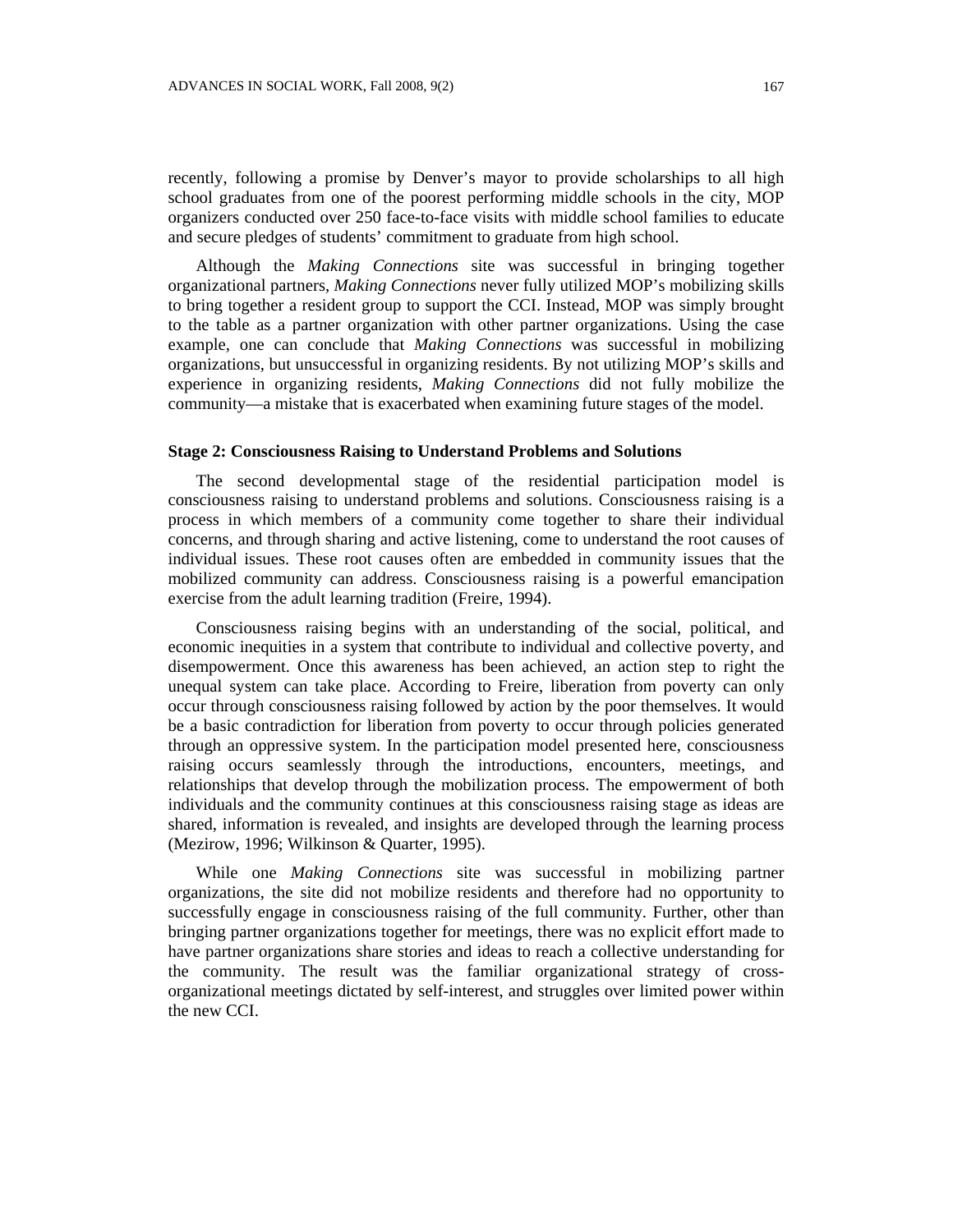Interestingly, partner organizations from the *Making Connections* site have tools available to engage in community consciousness raising. In fact a Story Circle Toolkit was developed by *Making Connections* partner organizations for precisely this reason.<sup>2</sup> Unfortunately, the toolkit was only used in small constituent groups to address isolated issues, and never to develop full participation for the CCI. Using the participation model as a guide, it would first be important to fully mobilize residents so that outcomes from the story circles would be representative of the full community.

#### **Stage 3: Ownership of an Intervention through Democratic Decision-Making**

The third developmental stage of the resident participation model is ownership of the initiative through democratic decision-making. The first part of this stage, ownership, refers to the meaningful participation in the development of the initiative. One way that this has been framed in the field of adult education is through Participatory Action Research (PAR) (Fals-Borda & Rahman, 1991; Freire, 1994; Leach, 1994; McTaggart, 1997; Sarri & Sarri, 1992). PAR is a research and evaluation methodology where subjects are considered experts on the topic and inform programmatic and research decisionmaking. Through PAR community dialogue and critical consciousness serve to empower individuals and communities, develop individual change, and drive collective action (Leach, 1994; McTaggart, 1997; Sarri & Sarri, 1992). Research shows that community development initiatives experience resistance when community members do not feel included, do not have power, are not given access to information, and are not active participants in the change process (Lewin, 1946; Sarri & Sarri, 1992).

In addition to ownership, the third stage of the resident participation model involves democratic decision-making. As defined by Jefferson and Tocqueville, participatory democracy invites participation in decision-making by all members of the community (Schleifer, 1991). Although democracy is practiced in many forms (Thompson, 1976), the use of participatory democracy is emphasized in this model because of its strengths that include: the opportunity for equal participation by all, the opportunity for true consensus on decisions, and the inclusion of dissenting and minority opinions. As quoted by Brookfield (2005), to Habermas, democracy is "*the* adult leaning project of the contemporary era" (p.1130).

An inherent issue in ownership of the intervention and democratic decision-making is the notion of power. One site from the *Making Connections* initiative valiantly struggled with the issue of power in trying to take ownership of the intervention and trying to consistently enact a democratic decision-making structure. The site's struggles are illustrated at two different points in the initiative. The first point was at the introduction of the initiative. Implied in a foundation initiated program is ownership by the foundation. To transfer ownership of the initiative, the funder talked openly about their desire for true resident participation. The funder used jargon such as 'authentic demand' to describe how the goals of the initiative were to come from the community and not the

 $\overline{a}$ 

<span id="page-11-0"></span><sup>&</sup>lt;sup>2</sup> The toolkit is available publicly at

<http://www.makingconnectionsdenver.org/publications/uploads/66/StoryCircleToolkit.pdf>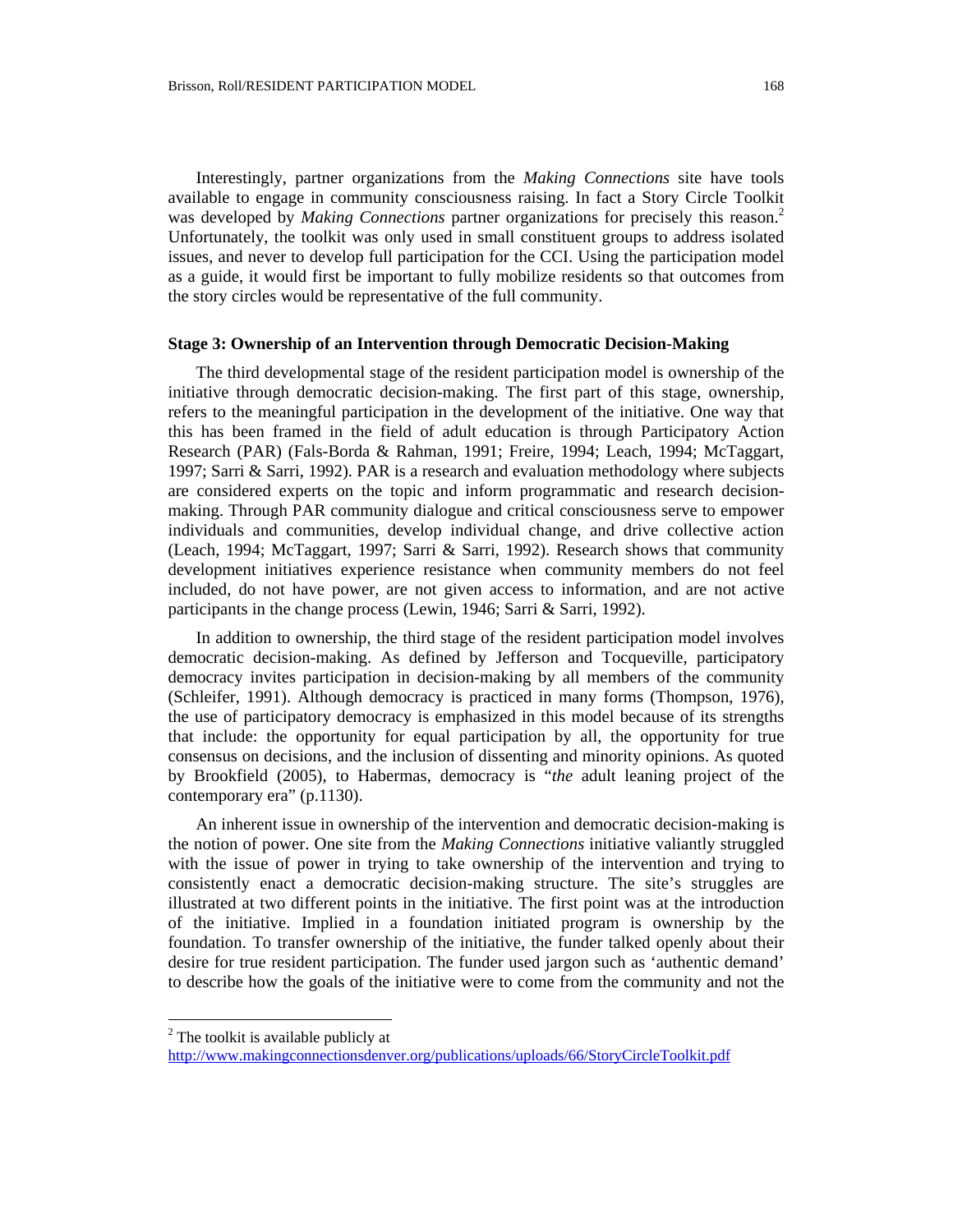foundation. However, the foundation had a model for success that was informed by high profile experts in the field and this model was a major driver in programmatic decisionmaking. Further, the foundation board had an outcome agenda for the initiative, which often competed with the authentic demand from the community. Resident participants from this *Making Connections* site were successful in 'pushing back' and scoring some 'wins' from the foundation, but it was always clear to participants at the site that the agenda of the foundation needed to be a high priority.

One of the 'wins' for this *Making Connections* site was establishing a communitydriven learning group, as opposed to a community-based learning group. However, even in establishing the community-driven group, issues of power interfered with ownership and the democratic-decision-making of the group. Our role in the group was as outside consultant and expert. As an 'expert' we often struggled to know when it was appropriate to use expertise to inform the decision-making of the community-driven group. Ultimately, it was the trusting relationship with community members that allowed us to successfully navigate the often confusing role that the group wished us to fill.

In our experience the issue of power places serious obstacles in front of successfully establishing ownership of an intervention through democratic decision-making in the participation model. These obstacles are not easily overcome, and may need to be resolved through an upward movement in the participation model, specifically by repeating the consciousness raising stage. From our experience, ownership does not happen quickly but is built over time through incremental wins, the building of trust, and gradual transformation.

### **Stage 4: Neighborhood Strengths Used to Implement the Initiative**

The final developmental stage of the resident participation model is using neighborhood strengths to implement the initiative. From this perspective the individuals and the community are not viewed in terms of deficit areas but instead in terms of their strengths (Kretzmann & McKnight, 1993; Saleebey, 1997; Weick, Rapp, Sullivan, & Kisthardt, 1989). For example, low-income communities are often measured in terms of their earnings, or educational level, which may be deficit areas. From a strengths perspective, low-income communities are measured according to their assets or abilities, which might consist of solid family bonds, a strong work ethic, and informal networking skills (Friedmann, 1992).

One site from *Making Connections* was bold, and subsequently very successful, in using community strengths to implement the initiative. Each *Making Connections* site is responsible for a local evaluation of their initiative. One site developed a resident research group (to which we served as advisors) to evaluate local performance. The resident research group is composed of neighborhood residents and carries out the site's research and evaluation activities, a role typically reserved for experts from outside of the community.

Members of the resident research group work on tasks that build on their strengths and interests. For example, one resident utilized her math and computer skills in data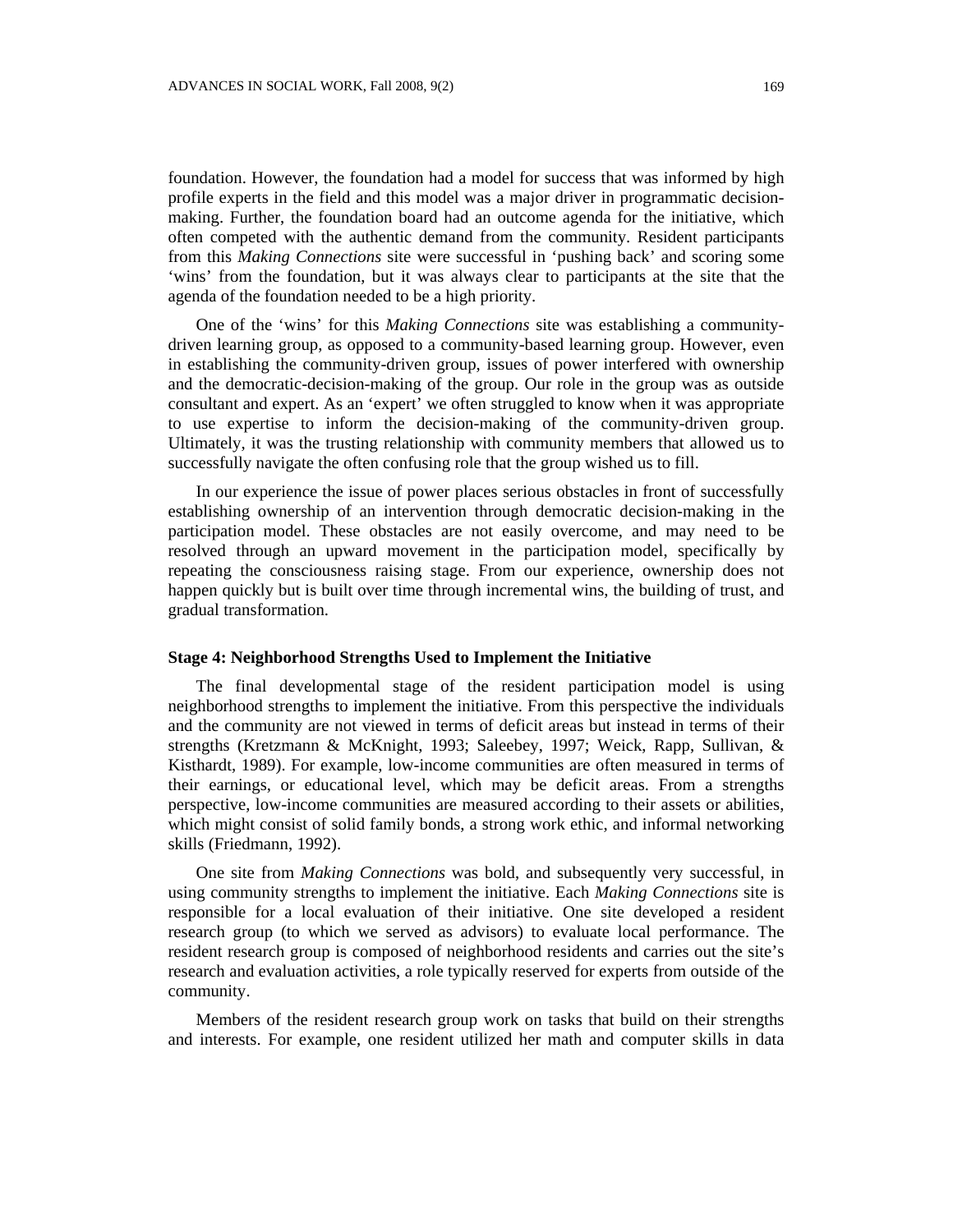analysis. This resident researcher works on cleaning and analyzing quantitative data for the initiative. Another resident prefers the one-to-one contact in the community. This resident has been assigned a number of qualitative field interviews.

The concept of utilizing neighborhood strengths has multiple benefits. For one, residents develop an increased investment in the community. Those who work on the resident research group, and those who come in contact with the group, either through participating in interviews, newsletter updates, or in the receipt of additional funding based on positive evaluation outcomes, build an increased sense of pride in the community and are motivated to continue to invest in change efforts. Clearly, for individuals whose strengths can be utilized and fostered, there is a potential for job and career advancement. For example, several resident researchers have been promoted internally to management and program planning positions. As internal promotions occur, new community members are hired on to the resident research group. Finally, the research itself has an authentic perspective from within the community that research performed by outsider researchers can not claim.

### **Action and Learning**

At its core, it is important to reemphasize that concurrent with the developmental stages of resident participation is an ongoing dynamic process of action and learning that promote adult education. Through action and learning, residents move fluidly between the stages of resident participation toward the dual goals of building community capacity and strengthening neighborhood-based activities. As described in critical learning theory (Mezirow, 1996), this combination of both instrumental and communicative learning through critical reflection creates change and growth both within the individual and the community. Therefore, as a community progresses through the stages of participation, the use and interaction of action and learning are refined.

# **CRITIQUE AND IMPLICATIONS**

Considering the great potential resident participation has for the success of CCIs and other social work community development efforts, one criticism of the model is that the power differential between funding experts and community residents undermines the substantive contributions and participation of residents. As one resident participating in a CCI put it, "when you get to the table with these outside folks, you are nobody" (Kubisch et al., 2002, p. 37). Our resident participation model seeks to address these power differentials that are omnipresent in change efforts by using the empowering principles of adult learning theory and putting power, skills and learning in the hands of community members.

Garnering resident participation for community initiatives is not a new idea. Many skilled organizers have struggled with the implementation of the participation stages put forth in this model only to see their work undermined by the protocols and regulations of experts and funders. Some organizations have stood their ground and insisted that community change be done their way. Most others have had to find middle ground,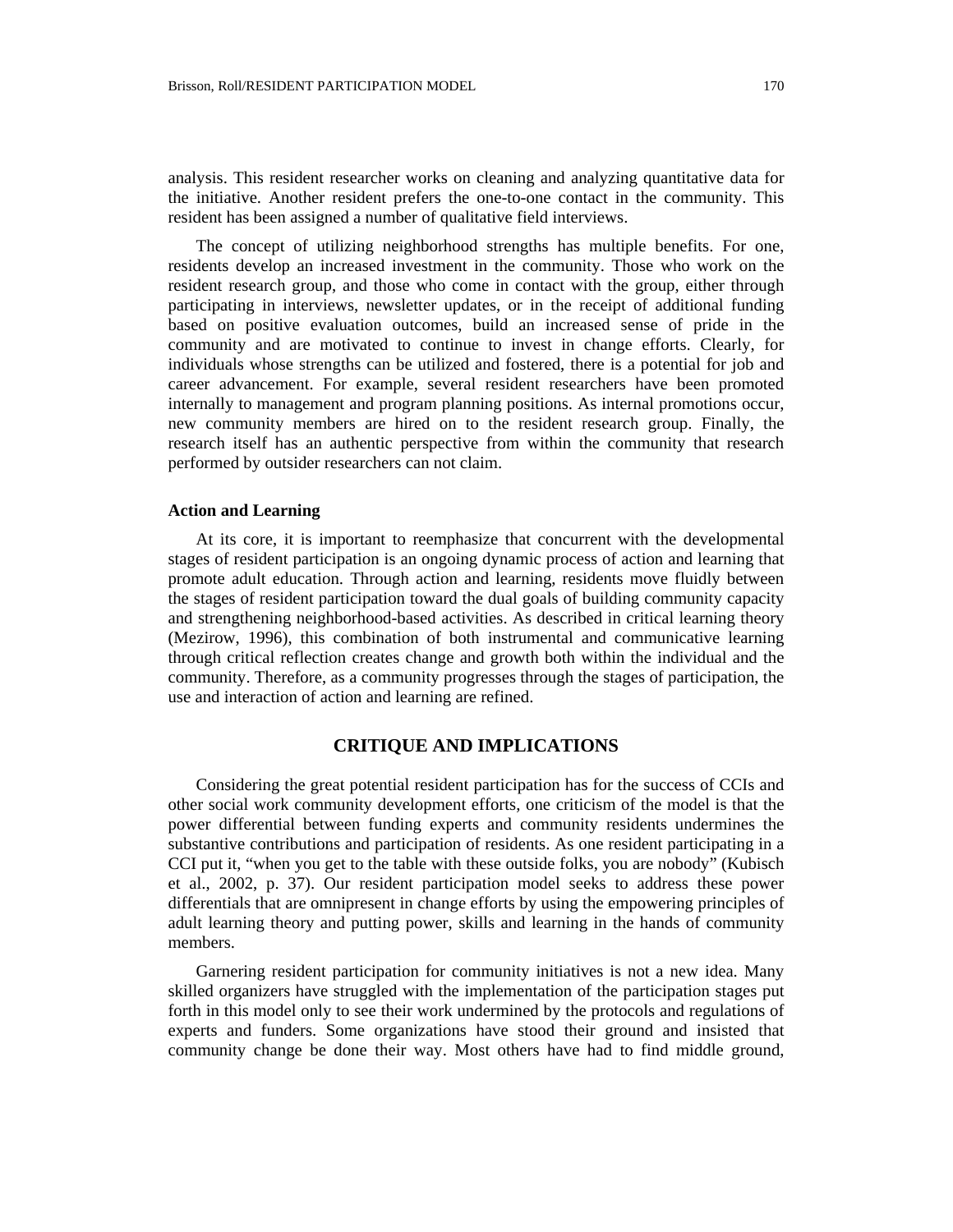choosing their battles in order to maintain funding for critical neighborhood programs. This manuscript puts forth a model, or a map, for practitioners who believe that sustainable community change will only be accomplished if led by community residents.

The model is not a panacea. Each stage of the model requires substantial effort and resources and progress will likely not occur in an efficient linear pattern. Instead, real life will get in the way. There will undoubtedly be challenges like when community leaders move, funding gets cut, or the burden of fighting the system leads to burn-out. At the same time there will be successes in the form of a vote won at a town council, rival gang members working along side one another in a co-operative business, or a longtime resident becoming a home owner. All are a part of the process.

In their book, *Adult Learning, Citizenship and Community Voices: Exploring Community-Based Practice*, Coare and Johnston (2003) discuss the changing role of adult education within a new global economy. In this environment, the authors charge that adult education must respond by teaching diversity, social action and citizenship. Heeding this advice, the participation model in this manuscript presents a framework that can be used as practice guidelines to achieve an inclusive and productive plan for resident participation that can be the foundation for success in a CCI. At the same time, such a model will benefit social work by creating ways in which the field can adjust to new, progressive social movements and engage more non-traditional learners.

### **References**

- Alinsky, S. D. (1971). *Rules for radicals: A pragmatic primer for realistic radicals*. New York: Vintage Books.
- Annie E. Casey Foundation. (2007). *Making Connections: A neighborhood transformation family development initiative*. Retrieved 1/17/07, from http://aecf.org/initiatives/mc.
- Aspen Round Table. (1995). *Voices from the field: Learning from the early work of comprehensive community initiatives*. Retrieved 1/17/07, from [http://www.aspeninstitute.org/site/c.huLWJeMRKpH/b.612045/k.4BA8/Roundtable\\_](http://www.aspeninstitute.org/site/c.huLWJeMRKpH/b.612045/k.4BA8/Roundtable_on_Community_Change.htm) [on\\_Community\\_Change.htm](http://www.aspeninstitute.org/site/c.huLWJeMRKpH/b.612045/k.4BA8/Roundtable_on_Community_Change.htm)
- Booth, A., & Crouter, A. C. (2001). *Does it take a village? Community effects on children, adolescents, and families*. Mahwah: Lawrence Erlbaum Associates.
- Bowen, G. L., Martin, J. A., Mancini, J. A., & Nelson, J. P. (2000). Community capacity: Antecedents and consequences. *Journal of Community Practice, 8*(2), 1-21.
- Brookfield, S. (2005). Learning democratic reason: The adult education project of Jürgen Habermas. *Teachers College Record, 107*(6), 1127-1168.
- Brooks-Gunn, J., Duncan, G. J., & Aber, J. L. (1997). *Neighborhood poverty: Context and consequences for children* (Vol. 1). New York: Russell Sage Foundation.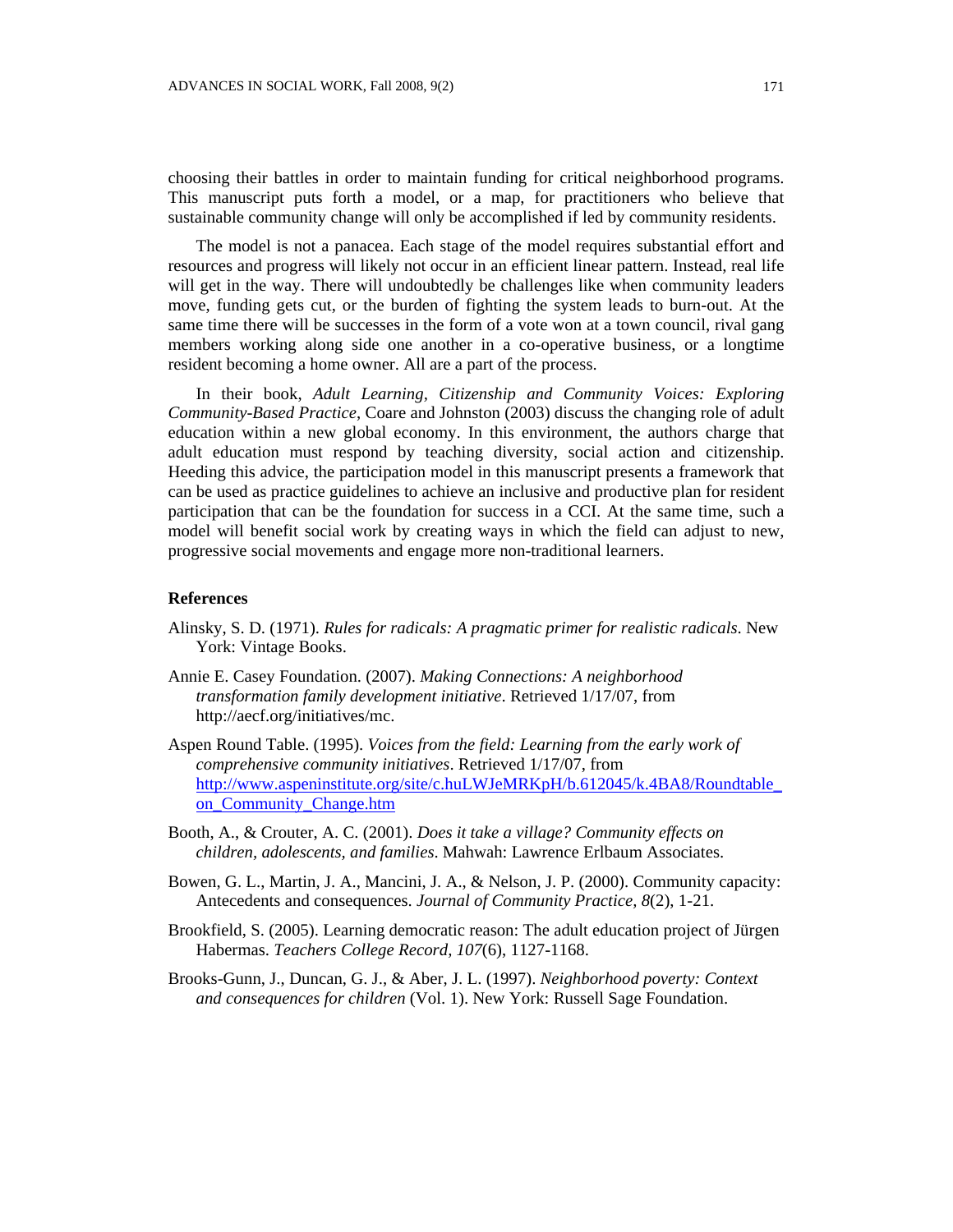- Brown, P., & Fiester, L. (2007). *Hard lessons about philanthropy & community change from the Neighborhood Improvement Initiative*. Menlo Park, CA: The William and Flora Hewlett Foundation.
- Castelloe, P., Watson, T., & White, C. (2001). *Participatory change: An integrative approach to community practice*. Asheville, NC: Center for Participatory Change.
- Cervero, R. M., & Wilson, A. L. (1994). The politics of responsibility: A theory of program planning practice for adult education. *Adult Education Quarterly, 45*(1), 249-268.
- Chaskin, R. J. (2001). Building community capacity: a definitional framework and case studies from a comprehensive community initiative. *Urban Affairs Review, 36*(3), 291-323.
- Coare, P., & Johnston, R. (2003). *Adult learning, citizenship and community voices: Exploring community-based practice.* Leicester, UK: National Institution of Adult Continuing Education.
- Coleman, J. S. (1988). Social capital in the creation of human capital. *American Journal of Sociology, 94*(Supplement), S95-S120.
- DeSouza Briggs, X., & Muller, E. J. (1996). *From neighborhood to community: Evidence on the social effects of community development corporations.* New York: Community Development Research Center.
- Fals-Borda, O., & Rahman, M. A. (1991). *Action and knowledge: Breaking the monopoly with participatory action research*. New York: Apex Press.
- Friedmann, J. (1992). *Empowerment: The politics of alternative development*. Cambridge: Blackwell.
- Friere, P. (1994). *Pedagogy of the oppressed* (M. B. Ramos, Trans. New Revised 20th-Anniversary Edition ed.). New York: The Continuum Publishing Company.
- Gamble, D. N., & Weil, M. O. (1995). Citizen participation. In R. L. Edwards (Ed.), *Encyclopedia of social work* (19<sup>th</sup> ed., Vol. 1, pp. 483-494). Washington, DC: NASW Press.
- Glickman, N. J., & Servon, L. J. (1998). More than bricks and sticks: Five components of community development corporation capacity. *Housing Policy Debate, 9*(3), 497- 539.
- Gramsci, A. (1986). *Selections from the prison notebook of Antonio Gramsci.* (Q. Hoare & G. Nowell Smith, Eds. & Trans.). London: Lawrence and Wishart.
- Hill, D.M. (1994). *Citizens and cities*. London: Harvester Wheatsheaf.
- Jencks, C., & Mayer, S. E. (1990). The social consequences of growing up in a poor neighborhood. In L. E. Lynn & M. G. H. McGeary (Eds.), *Inner-city poverty in the United States* (pp. 111-186). Washington, DC: National Academy Press.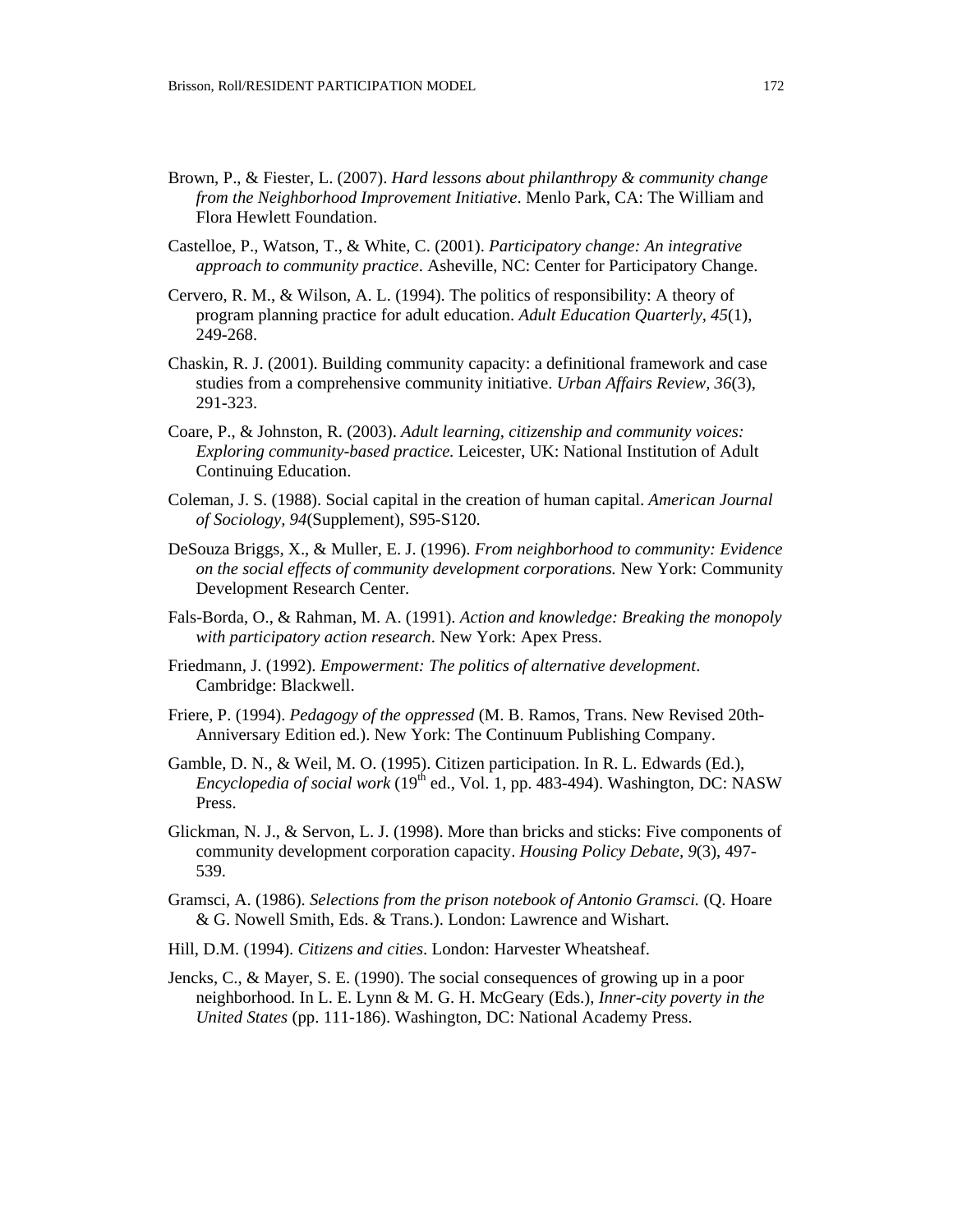- Joassart-Marcelli, P. M., Musso, J. A., & Wolch, J. R. (2005). Fiscal consequences of concentrated poverty in a metropolitan region. *Annals of the Association of American Geographers, 95*(2), 336-356.
- Johnston, R. (1999). Adult learning for citizenship: Towards a reconstruction of the social purpose tradition. *International Journal of Lifelong Education, 18*(3), 175-190.
- Johnston, R. (2000). Community education and lifelong learning. In J. Field & M. Leicester (Eds.) *Life learning: Education across the lifespan* (pp 12-28). London: Routledgefalmer.
- Kahn, S. (1995). Community organization. In R. L. Edwards (Ed.), *Encyclopedia of social work* (19th ed., Vol. 1, pp. 569-576). Washington, DC: NASW Press.
- Kretzmann, J. P., & McKnight, J. L. (1993). *Building communities from the inside out: A path toward finding and mobilizing a community's assets*. Chicago: ACTA Publications.
- Kubisch, A. (1996). Comprehensive community initiatives: Lessons in neighborhood transformations. *Shelterforce Online*.
- Kubisch, A. C., Auspos, P., Brown, P., Chaskin, R., Fulbright-Anderson, K., & Hamilton, R. (2002). *Voices from the field II: Reflections on comprehensive community change*. Washington, DC: The Aspen Institute.
- Leach, M. (1994). Building capacity through action learning. *Institute for Development Research Reports, 10*(5), 1-29.
- Lewin, K. (1946). Action research and minority problems. *Journal of Social Issues, 2*, 34-46.
- Massey, D. S. (1990). American apartheid: Segregation and the making of the underclass. *The American Journal of Sociology, 96,* 329–57.
- Mayo, M. (1997). *Imagining tomorrow*: A*dult education for transformation*. Leicester: NIACE.
- McTaggart, R. (Ed.). (1997). *Participatory action research: International contexts and consequences*. Albany: State University of New York Press.
- Medoff, P., & Sklar, H. (1994). *Streets of hope: The fall and rise of an urban neighborhood*. Boston: South End Press.
- Mezirow, J. (1996). Contemporary paradigms of learning. *Adult Education Quarterly, 46*(3), 158-173.
- Nesbit, T. (2006). What's the matter with social class? *Adult Education Quarterly, 56*(3), 171-187.
- Newman, M. (1995). *'Locating learning in social action' Social action and emancipatory learning.* Paper presented at the Seminar Papers, School of Adult Education, Sydney.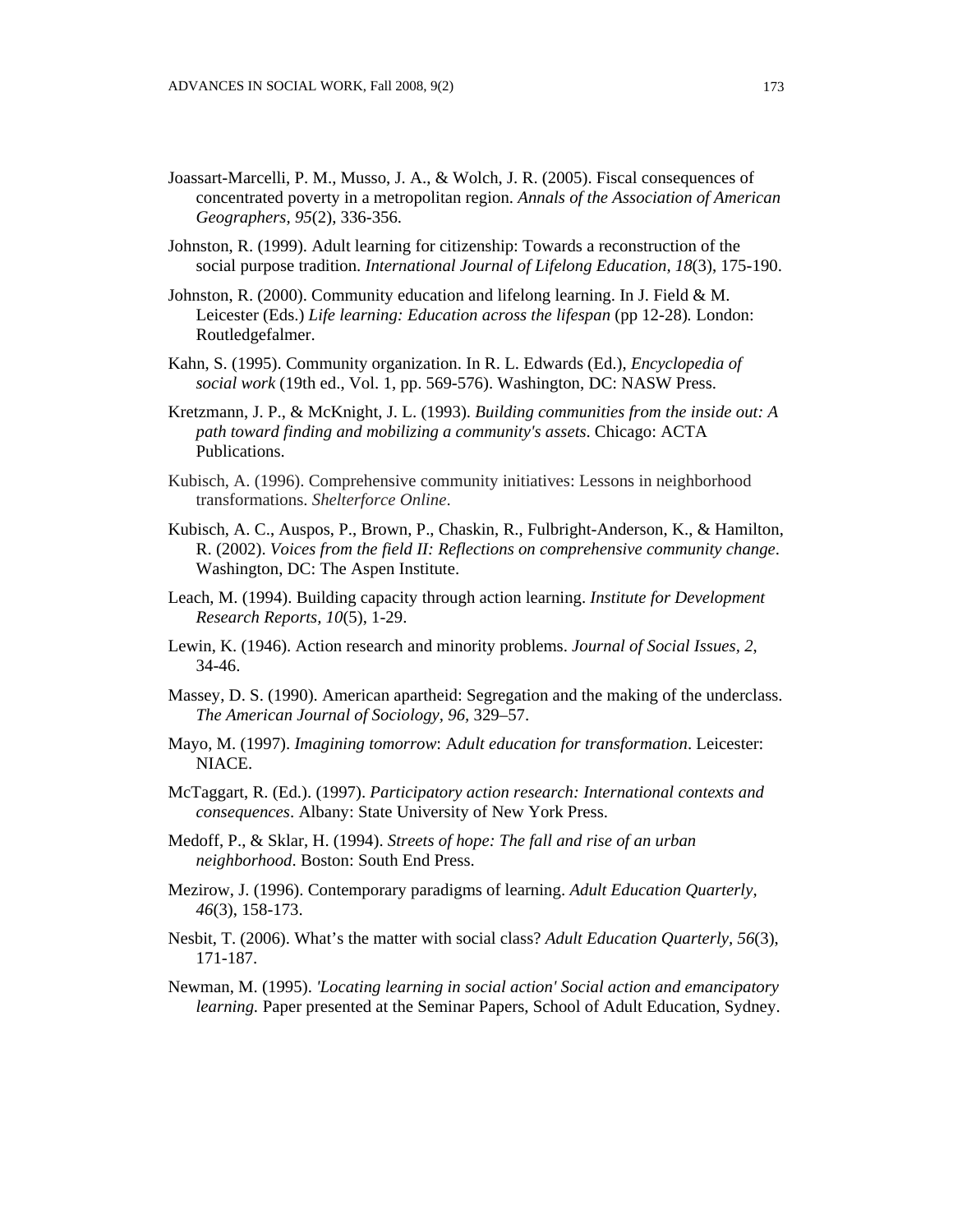- O'Connor, A. (1999). Swimming against the tide: A brief history of federal policy in poor communities. In R. F. Ferguson & W. T. Dickens (Eds.), *Urban problems and community development* (pp. 77-138). Washington, DC: The Brookings Institution.
- Putnam, R. D. (2000). *Bowling alone: The collapse and revival of American community*. New York: Simon & Schuster.
- Quillian, L. & Redd, R. (2006). *Can social capital explain persistent poverty gaps?* National Poverty Center Working Papers Series, #06-12.
- Rohe, W. M. (1999). Do community development corporations live up to their billing? A review and critique of the research findings. In T. Koebel (Ed.), *Shelter and society: Theory research and policy for non-profit housing* (pp. 177-200). Albany, NY: State University of New York Press.
- Rohe, W. M., Bratt, R. G., & Biswas, P. (2003). Evolving challenges for community development corporations: The causes and impacts of failures, downsizings and mergers. Chapel Hill: University of North Carolina.
- Roundtable on Community Change. (2008). Retrieved 10/20/08, from [http://www.aspeninstitute.org/site/c.huLWJeMRKpH/b.612045/k.4BA8/Roundtable\\_](http://www.aspeninstitute.org/site/c.huLWJeMRKpH/b.612045/k.4BA8/Roundtable_on_Community_Change.htm) [on\\_Community\\_Change.htm](http://www.aspeninstitute.org/site/c.huLWJeMRKpH/b.612045/k.4BA8/Roundtable_on_Community_Change.htm)
- Rubin, H. J. (2000). *Renewing hope within neighborhoods of despair: The communitybased development model*. Albany: State University of New York.
- Saleebey, D. (1997). *The strengths perspective in social work practice* (2nd ed.). New York: Longman.
- Sampson, R. J., Raudenbush, S. W., & Earls, F. (1997). Neighborhoods and violent crime: A multilevel study of collective efficacy. *Science, 277*(5328), 918-924.
- Sarri, R. C., & Sarri, C. M. (1992). Organizational and community change through participatory action research. *Administration in Social Work, 16*(3/4), 99-122.
- Schleifer, J. T. (1991). Jefferson and Tocqueville. In K. Masugi (Ed.), *Interpreting Tocqueville's democracy in America* (pp. 178-203). Savage, MD: Rowman & Littlefield.
- Selman, G., Selman, M., Cooke, M. & Dampier, P. (1998). Terms and functions. In *The foundations of adult education in Canada*. Toronto: Thompson Educational Publishing.
- Thompson, D. F. (1976). *John Stuart Mill and representative government*. Princeton, NJ: Princeton University Press.
- Twelvetrees, A. C. (1996). *Organizing for neighbourhood development: A comparative study of community based development organizations*. Brookfield: Avebury.
- U. S. Census Bureau. (2007). American Community Survey Homepage. Retrieved February 5, 2008, from<http://www.census.gov/acs/www/index.html>